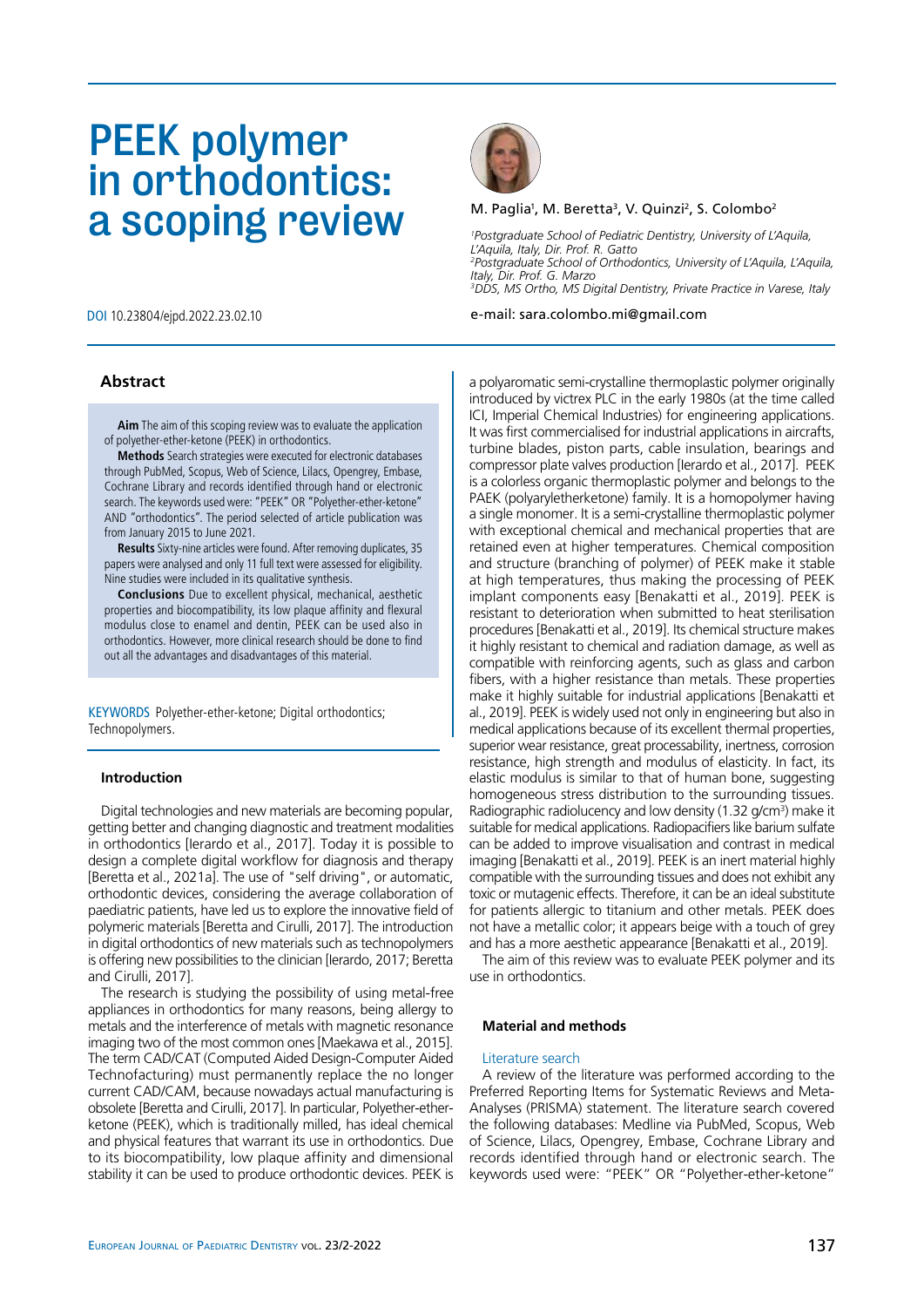

FIG. 1 Article selection process (PRISMA 2015 checklist).

AND "orthodontics". The period selected was from January 2015 to June 2021. After a first screening based on study title and abstract, all papers were assessed based on full text and excluded with reasons when appropriate.

Two reviewers (M.P. and S.C.) carried out this process independently. Disagreement was solved by a third party (L.P.).

#### Eligibility criteria

Given the novelty of PEEK materials, also case reports and case series were included for qualitative analysis. Conversely, retrospective studies, low-quality prospective studies, review articles, editorials, comments and meeting abstracts were excluded.

### Data extraction

The titles and abstracts of all references retrieved in the searches were screened for potential eligibility, and the full texts of articles identified as possibly being relevant were obtained and evaluated. After full text evaluation, data were independently extracted by two authors (M.P. and S.C.) for further assessment of qualitative analyses. A flowchart for the article selection process according to PRISMA 2015 checklist is detailed in Figure 1.

## **Results**

Sixty articles were found in the database using keywords: "PEEK" OR "polyether-ether-ketone" AND "orthodontics".

Medline search yielded 22 publications; Embase, 22 publications; Web of Science, 14 publications; Scopus, 10 publications; Cochrane Library, LILACS and Opengrey 0 publications. In addition, one (1) record was identified through electronic search. Studies over 6 years old were not included, as well as publications not in English. After removing duplicates, 35 papers were analysed and only 11 full texts were assessed for eligibility. Two articles were excluded because they are revisions. Nine studies were included in the qualitative synthesis.

## **Discussion**

Due to excellent physical, mechanical, aesthetic properties and biocompatibility, PEEK can be used in many fields in dentistry.

The literature research focused mainly on implants and fixed or removable prosthesis. Indeed, using the keywords "PEEK" OR "Polyether-ether-ketone" AND "orthodontics" results were very few, while searching "PEEK" OR "Polyether-ether-ketone" AND "dentistry", multiple results appeared. For example, in the Cochrane Library database, no Cochrane Reviews were present in title, abstract and keyword typing "polyether ether ketone" AND "orthodontics" (Issue 5 of 12, May 2021), while typing "polyether ether ketone" AND "dentistry", seven trials concerning dental prostheses appeared.

This scoping review aims at highlighting another aspect of the use of PEEK in orthodontics. The studies included in the analysis showed that PEEK can be used as a space maintainer [Ierardo et al., 2017], orthodontic wire [Tada et al., 2017; Shirakawa et al., 2018; Maekawa et al., 2015], zero-expander appliance [Beretta et al., 2021a], orthodontic appliance [Aretxabaleta et al., 2021] and post-orthodontic treatment retainer [Kadhum et al., 2020; Beretta et al., 2021b]. The different clinical application makes PEEK appliance comparison difficult.

The common characteristics found in the articles are breaking strength, aesthetics, resistance to sterilisation, safety and comfort. Thanks to its properties, PEEK can be used as passive or active device. Regarding its passive action, Ierardo [2017] made three prototypes of orthodontic devices: lingual arch, band with loop and removable plate. The purpose of the devices was space maintainance during the transition from deciduous to permanent teeth either in patients with deciduous decayed teeth or in patients subjected to extractions for orthodontic purpose. Also Kadhum and Alhuwaizi [2020] studied PEEK as a retainer showing that 0.8 mm round PEEK wires have comparable performances, in terms of debonding and pull-out forces, to conventional retainers when bonded with 4 mm composite bonding spot. Another benefit of PEEK is its radiolucency, which is very useful when a panoramic radiogram is required during treatment, since the absence of metal reduces the possibility of artifacts [Beretta et al., 2021a].

As regards to active performances, PEEK was used as orthodontic wire [Tada et al, 2017; Maekawa, 2015] showing promising features in load deflection curve, bending force, permanent deformation, static friction and creep resistance. Further studies are needed to evaluate the effective superiority of PEEK over NiTi. Beretta et al. [2021a] used PEEK with the ZeroExpander which, due to its shape memory, progressively expands like a compressed open coil spring (a sort of preactivated Quad-Helix), until it reaches the original dimension at the end of a virtually planned expansion, in a very controlled and comfortable way for young patients. Notably, the author pointed out that the use of new digital technologies has enormously changed the workflow in orthodontics, allowing the clinician to work using fully digital protocols. The workflow is constantly changing, moving from devices made in CAD (Computer-Aided Design)/CAM (Computer-Aided Manufacturing) to devices made in CAD/CAT (Computer-Aided Technofacturing). To date, speaking of "manufacturing" is no longer appropriate as the designing phase takes place using a CAD software while the subsequent processing takes place using milling machines and 3D printers; therefore the new acronym CAD/CAT should be used to underscore the concept of technofactoring [Beretta et al., 2021b].

Beside PEEK, the polymer "polyamide 12 -PA12"could be particularly interesting. It is a biocompatible, semi-crystalline, linear, 3D-printable thermoplastic composite material. It is thermally stable up to 185 $\degree$  C, so it can be sterilised before clinical use, due to its greater flexural strength and modulus.